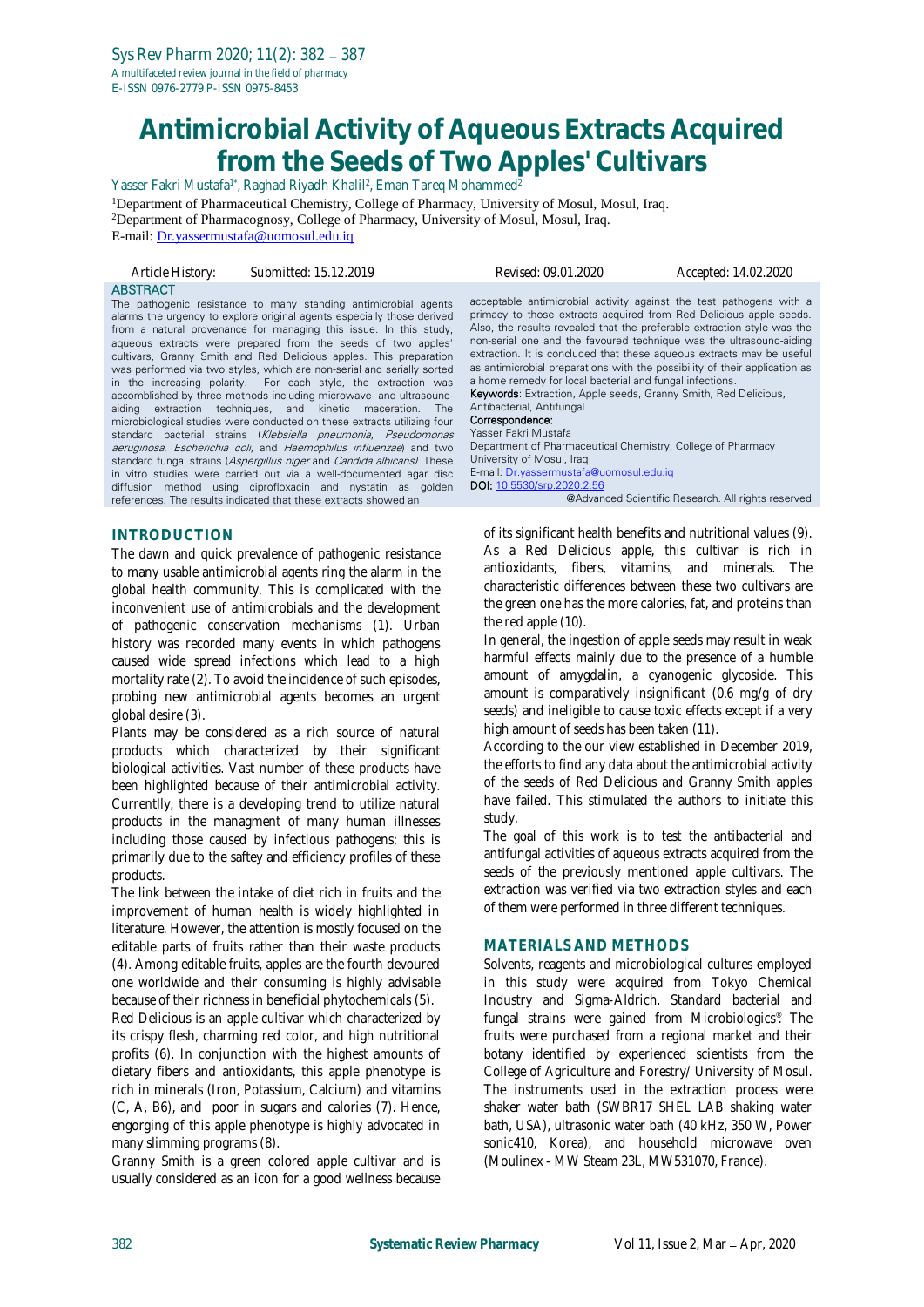## *Preparation of fruits' extracts*

Each single fruit of the studied batches was carefully cleaned by washing with tap water and then with distilled water, and manually sliced into four portions by a sharp steel knife. The acquired seeds were shade-dried at room temperature for 15 days, pulverized by a coffee blender, and sieved to afford a fine powder (12).

The extraction was established via two styles; non-seial and serially arranged in the increasing polarity. In a nonserial style, the seed powder (2 g) was extracted with distilled water (20 ml); while in a serial mode, the powdered seed (20 g) was extracted by n-hexane (20 ml) and the extracted mixture filtered and the residue was then extracted with chloroform (10% w/v). These steps were also applied for the next solvents, methanol and water, in the same way (11).

For each style, the extraction process was achieved by three techniques including kinetic maceration (KM), ultrasound-aiding (UAE) and microwave-aiding (MAE) extraction methods. In the KM, the extract mixture was kinetically macerated at 30°C for 72 hr using a shaker water bath. In the UAE, the extract mixture was sonicated at 30°C for 30 min using an ultrasonic water bath; while in the MAE, the extract mixture was irradiated at 100 W for 5 min using a home microwave oven (11).

## **MICROBIOLOGICAL ASSAY**

#### *Screening the antibacterial activity*

The resultant twelve aqueous extracts were tested for their antibacterial activity against the following standard bacterial strains: *Klebsiella pneumonia* (**Kp**, ATCC 700603), *Pseudomonas aeruginosa* (**Pa**, ATCC 27853), *Escherichia coli* (**Ec**, ATCC 25922), and *Haemophilus influenzae* (**Hi**, ATCC 49247). This tes was carried out via a well-documented Mueller-Hinton agar disc diffusion method using ciprofloxacin as a golden reference (10 ug/disc), and distilled water as a negative control. Shortly, The test bacteria were pre-cultured in nutrient broth (5 ml) for 16 hr at 37°C and their turbidity was adjusted to 0.5 McFarland standard by normal saline to give a final inoculum of  $1.5 \times 10^8$  CFU/ml. Discs of 2 mm prepared from Whattman's No. 3 filter papers were steeped with the aqueous extracts of the ratio 10% or 5% (w/v %). Under sterile conditions, a molten agar (20 ml) mixed with precultured bacterial broth (100µl) was poured into a petri plates. upon solidification, the prepared discs were seeded over the agar using sterile forceps in the range of 4 discs for each plate for the prepared extracts. Next to the incubation for 24 hr at 37°C, the zones of bacterial growth inhibition were observed and measured in millimeters via Mitutoyo digital vernier caliper series 500 (USA) (13). The activity index (AI) of the prepared aqueous extracts were calculated via the following mathematic equation:  $AI =$ 

Inhibition zone of extract/ Inhibition zone of reference  $(14)$ .

#### *Screening the antifungal activity*

The antifungal activity of the resultant twelve aqueous extracts was tested against the following standard fungal strains: *Aspergillus niger* (**An**, ATCC 16888) and *Candida albicans* (**Ca**, ATCC 10231). The followed procedure was similar to that of examining the antibacterial activity except the nutrient medium for pre-culturing was Potato dextrose broth, the golden reference was nystatin (100 units/disc), culturing medium was Potato dextrose agar and the incubation was performed for 48 hr at 30°C (15).

## **RESULTS AND DISCUSSION**

The accessible and virtual safety of a wide number of natural products support their usage by several ancient and urban cultures to take the benefits of their biological activities (16). The aqueous extracts of many plants are widely employed as a part of the traditional home remedies. This type of extracts can be obtained from different plants' parts including flowers, leaves, fruits, roots, and even seeds (17,18). Since now, this is the first study which considered the antimicrobial activity of the aqueous extracts gained from the seeds of any apple cultivars.

## *Microbiological investigations*

The global hazard of infecious diseases is increasing day by day due to the developed resistance of pathogens to current antimicrobial agents and to the developed defense mechanisms arised over time via these microorganisms. This necissitates the spacious research to find unprecedented antimicrobial agents (19). The antimicrobial activities of many crude plant extracts have been vastly investigated; such plants as mustard, basil, curry, curcumin, cinnamon, and others. Some of these extracts showed a potential antimicrobial activity against many bacterial and fungal pathogenic strains (20).

#### *Antibacterial activity*

In general, the tested extracts showed a promising antibacterial activity versus the test bacteria with a supremacy attainded to the extracts of the highest percentage of a phytochemical content (i.e. 10%) (21). Specifically, the results displayed in Tables 1-8 indicated that the best antibacterial activity versus **Kp** can be refered equally to **G2** and **R2** (AI= 0.32) while the best activity aganist **Pa** can be assigned to **R2** (AI= 0.39) followed by **G2** (AI= 0.38). For **Ec**, **R2** (AI= 0.41) pursued by **G2** (AI= 0.40) revealed the preferable activity; whereas for **Hi**, the prime activity can be connected to **R2** (AI= 0.50) supervened by G2 (AI= 0.49).

Table 1: The means of the bacterial growth inhibition zone (mm)  $\pm$  SD ( $n=3$ ) for the reference compound and the aqueous extracts (10%) acquired from the Granny Smith apple seeds.

| <b>Bacteria</b> | Reference | G1    | G <sub>2</sub> | G <sub>3</sub> | G4    | G5    | G6    |
|-----------------|-----------|-------|----------------|----------------|-------|-------|-------|
| Kp              | 31.72     | 7.37  | 10.09          | 8.86           | 7.05  | 9.60  | 8.49  |
|                 | ± 1.00    | 土     | 土              | 土              | 土     | 土     | 土     |
|                 |           | 0.94  | 0.71           | 0.66           | 0.95  | 0.56  | 0.63  |
| Pa              | 35.89     | 13.36 | 13.57          | 11.70          | 13.06 | 13.01 | 11.12 |
|                 | ± 0.78    | ±1.10 | 士              | 土              | 土     | 土     | $\pm$ |
|                 |           |       | 1.14           | 1.22           | 1.03  | 1.16  | 1.05  |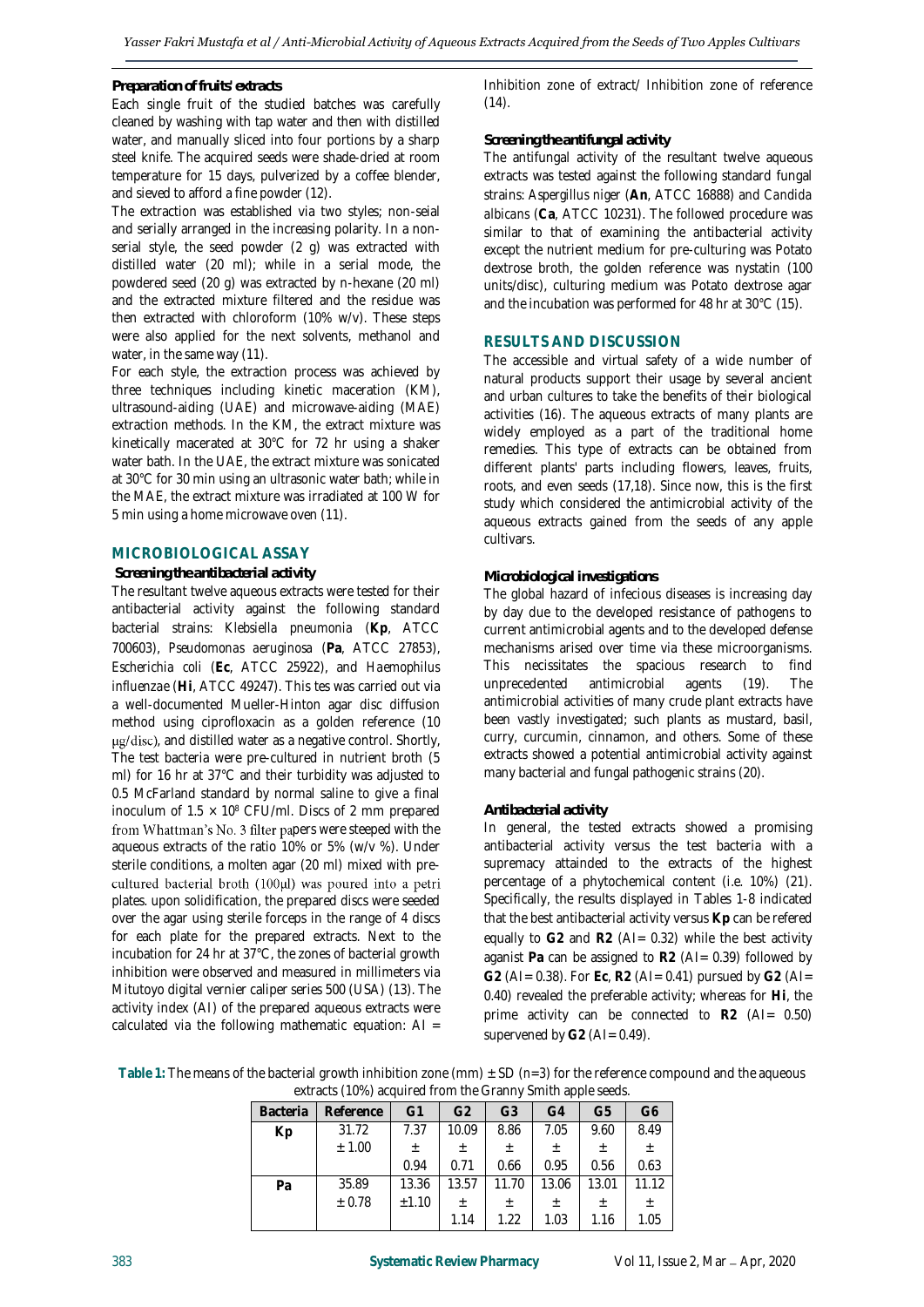| Ec | 32.77  | 12.74 | 13.10 | 12.05 | 12.30 | 12.69 | 11.68 |
|----|--------|-------|-------|-------|-------|-------|-------|
|    | ± 0.89 | 土     | 土     | 土     | 土     | 土     |       |
|    |        | 1.44  | 0.96  | 0.52  | 1.61  | 0.67  | 0.71  |
| Hi | 27.80  | 10.84 | 13.55 | 9.68  | 10.38 | 13.13 | 9.30  |
|    | ± 1.23 | 土     | 土     | 土     | 土     | 土     | 土     |
|    |        | 1.25  | 1.37  | 0.62  | 1.20  | 1.15  | 0.51  |

**G**: Granny Smith apple, **G1**: aqueous extract obtained from KM set on non-serial style**, G2**: aqueous extract obtained from UAE set on non-serial style, **G3**: aqueous extract obtained from MAE set on non-serial style, **G4**: aqueous extract obtained from KM set on serial style, **G5**: aqueous extract obtained from UAE set on serial style, **G6:**  aqueous extract obtained from MAE set on serial style.

|                 | extracts (5%) acquired from the Granny Smith apple seeds. |                |                |                |                |                |                |
|-----------------|-----------------------------------------------------------|----------------|----------------|----------------|----------------|----------------|----------------|
| <b>Bacteria</b> | Reference                                                 | G <sub>1</sub> | G <sub>2</sub> | G <sub>3</sub> | G <sub>4</sub> | G <sub>5</sub> | G <sub>6</sub> |
| Kp              | 31.72                                                     | 5.99           | 8.33           | 5.63           | 5.61           | 7.88           | 5.26           |
|                 | ± 1.00                                                    | 土              | 土              | 土              | 土              | 土              | $\pm$          |
|                 |                                                           | 0.81           | 0.84           | 0.51           | 0.76           | 0.76           | 0.46           |
| Pa              | 35.89                                                     | 8.73           | 11.36          | 8.69           | 8.37           | 10.87          | 8.19           |
|                 | $\pm$ 0.78                                                | $_{\pm}$       | 士              | $\pm$          | 土              | 土              | $\pm$          |
|                 |                                                           | 0.85           | 1.21           | 0.56           | 0.76           | 1.11           | 0.43           |
| Ec              | 32.77                                                     | 9.48           | 10.03          | 9.27           | 9.14           | 9.57           | 8.84           |
|                 | ± 0.89                                                    | $_{\pm}$       | $\pm$          | $\pm$          | $\pm$          | $\pm$          | $\pm$          |
|                 |                                                           | 1.06           | 0.69           | 0.58           | 1.09           | 0.65           | 0.64           |
| Hi              | 27.80                                                     | 7.94           | 9.75           | 7.23           | 7.59           | 9.17           | 6.92           |
|                 | ± 1.23                                                    | $_{\pm}$       | $_{\pm}$       | $_{\pm}$       | 土              | 土              | $\pm$          |
|                 |                                                           | 1.09           | 1.51           | 1.25           | 1.10           | 1.26           | 1.36           |

**Table 2:** The means of the bacterial growth inhibition zone (mm) ± SD (*n=3*) for the reference compound and the aqueous extracts (5%) acquired from the Granny Smith apple seeds.

**Table 3:** The values of AIfor the aqueous extracts (10%) acquired from the Granny Smith apple seeds versus the test bacteria.

| Bacteria | G1   | G <sub>2</sub> | G3   | G4   | G5   | G6   |
|----------|------|----------------|------|------|------|------|
| Kp       | 0.23 | 0.32           | 0.30 | 0.22 | 0.30 | 0.26 |
| Pa       | 0.37 | 0.38           | 0.33 | 0.36 | 0.36 | 0.31 |
| Еc       | 0.39 | 0.40           | 0.37 | 0.38 | 0.39 | 0.36 |
| Hi       | 0.39 | 0.49           | 0.35 | 0.37 | 0.47 | 0.33 |

**Table 4:** The values of AIfor the aqueous extracts (5%) acquired from the Granny Smith apple seeds versus the test bacteria.

| <b>Bacteria</b> | G1   | G <sub>2</sub> | G <sub>3</sub> | G4   | G <sub>5</sub> | G6   |
|-----------------|------|----------------|----------------|------|----------------|------|
| Кp              | 0.19 | 0.26           | 0.18           | 0.18 | 0.25           | 0.17 |
| Pa              | 0.24 | 0.32           | 0.24           | 0.23 | 0.30           | 0.23 |
| Еc              | 0.29 | 0.31           | 0.28           | 0.28 | 0.29           | 0.27 |
| Hi              | 0.29 | 0.35           | 0.26           | 0.27 | 0.33           | 0.25 |

**Table 5:** The means of the bacterial inhibition zone (mm) ± SD (*n=3*) for the reference compound and the aqueous extracts (10%) acquired from the Red Delicious apple seeds.

| <b>Bacteria</b> | Reference | R1       | R <sub>2</sub> | R <sub>3</sub> | R <sub>4</sub> | R <sub>5</sub> | R <sub>6</sub> |
|-----------------|-----------|----------|----------------|----------------|----------------|----------------|----------------|
| Kp              | 31.72     | 7.63     | 10.30          | 9.05           | 7.27           | 9.76           | 8.85           |
|                 | ± 1.00    | 士        | 士              | $\pm$          | $\pm$          | $_{\pm}$       | $\pm$          |
|                 |           | 0.96     | 0.85           | 0.66           | 0.94           | 0.58           | 0.75           |
| Pa              | 35.89     | 13.60    | 13.97          | 12.10          | 13.37          | 13.31          | 11.45          |
|                 | ± 0.78    | $\pm$    | $\pm$          | $_{\pm}$       | $\pm$          | $_{\pm}$       | $_{\pm}$       |
|                 |           | 1.13     | 1.01           | 0.90           | 0.89           | 1.20           | 1.02           |
| Ec              | 32.77     | 13.01    | 13.39          | 12.25          | 12.53          | 12.90          | 11.88          |
|                 | ± 0.89    | $_{\pm}$ | $\pm$          | $_{\pm}$       | $_{\pm}$       | $_{\pm}$       | 土              |
|                 |           | 1.38     | 0.95           | 0.55           | 1.61           | 0.67           | 0.72           |
| Hi              | 27.80     | 11.06    | 13.80          | 9.89           | 10.55          | 13.40          | 9.63           |
|                 | ± 1.23    | $_{\pm}$ | $_{\pm}$       | $\pm$          | $_{\pm}$       | $_{\pm}$       | $\pm$          |
|                 |           | 1.24     | 13.80          | 0.68           | 1.15           | 1.20           | 0.40           |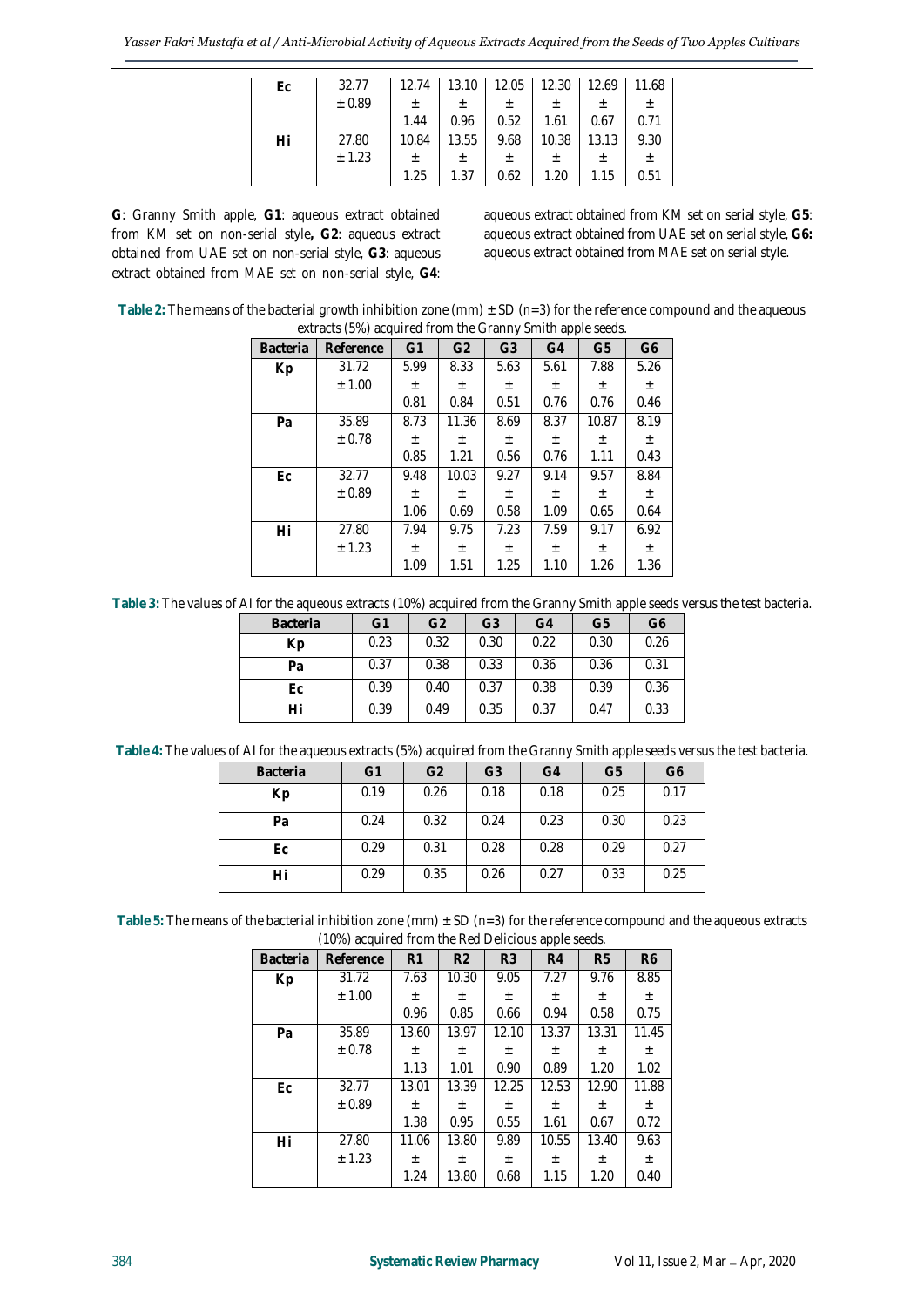**R**: Red Delicious apple, **R1**: aqueous extract obtained from KM set on non-serial style, **R2**: aqueous extract obtained from UAE set on non-serial style, **R3**: aqueous extract obtained from MAE set on non-serial style, **R4**: aqueous extract obtained from KM set on serial style, **R5**: aqueous extract obtained from UAE set on serial style, **R6:** aqueous extract obtained from MAE set on serial style.

| Table 6: The means of the bacterial inhibition zone (mm) $\pm$ SD ( $n=3$ ) for the reference compound and the aqueous extracts |
|---------------------------------------------------------------------------------------------------------------------------------|
| (5%) acquired from the Red Delicious apple seeds.                                                                               |

| Bacteria | Reference | R1       | R <sub>2</sub> | R <sub>3</sub> | R <sub>4</sub> | R <sub>5</sub> | R <sub>6</sub> |
|----------|-----------|----------|----------------|----------------|----------------|----------------|----------------|
| Kp       | 31.72     | 6.20     | 8.43           | 5.65           | 5.74           | 8.00           | 5.37           |
|          | ± 1.00    | $_{\pm}$ | $\pm$          | $\pm$          | $\pm$          | $\pm$          | $\pm$          |
|          |           | 0.81     | 0.83           | 0.62           | 0.62           | 0.81           | 0.45           |
| Pa       | 35.89     | 8.90     | 11.52          | 8.83           | 8.53           | 11.07          | 8.23           |
|          | ± 0.78    | $_{\pm}$ | $\pm$          | $_{\pm}$       | $\pm$          | $\pm$          | $\pm$          |
|          |           | 0.63     | 1.14           | 0.53           | 0.80           | 1.05           | 0.49           |
| Ec       | 32.77     | 9.66     | 10.07          | 9.36           | 9.17           | 9.78           | 9.06           |
|          | ± 0.89    | $_{\pm}$ | $\pm$          | $_{\pm}$       | $\pm$          | $\pm$          | $\pm$          |
|          |           | 1.13     | 0.68           | 0.59           | 1.16           | 0.74           | 0.54           |
| Hi       | 27.80     | 8.16     | 9.89           | 7.35           | 7.76           | 9.40           | 7.03           |
|          | ± 1.23    | $_{\pm}$ | $\pm$          | $_{\pm}$       | $\pm$          | $\pm$          | $\pm$          |
|          |           | 1.12     | 1.52           | 1.11           | 1.08           | 1.18           | 1.43           |

**Table 7:** The values of AIfor the aqueous extracts (10%) acquired from the Red Delicious apple seeds versus the test bacteria.

| <b>Bacteria</b> | R <sub>1</sub> | R <sub>2</sub> | R3   | R <sub>4</sub> | R <sub>5</sub> | R <sub>6</sub> |
|-----------------|----------------|----------------|------|----------------|----------------|----------------|
| Кp              | 0.24           | 0.32           | 0.29 | 0.23           | 0.31           | 0.28           |
| Pa              | 0.38           | 0.39           | 0.34 | 0.37           | 0.37           | 0.32           |
| Еc              | 0.40           | 0.41           | 0.37 | 0.38           | 0.39           | 0.36           |
|                 | 0.40           | 0.50           | 0.36 | 0.38           | 0.48           | 0.35           |

**Table 8:** The values of AIfor the aqueous extracts (5%) acquired from the Red Delicious apple seeds versus the test bacteria.

| <b>Bacteria</b> | R <sub>1</sub> | R <sub>2</sub> | R <sub>3</sub> | R4   | R <sub>5</sub> | R <sub>6</sub> |
|-----------------|----------------|----------------|----------------|------|----------------|----------------|
| Кp              | 0.20           | 0.27           | 0.18           | 0.18 | 0.25           | 0.17           |
| Pa              | 0.25           | 0.32           | 0.25           | 0.24 | 0.31           | 0.23           |
| Еc              | 0.29           | 0.31           | 0.29           | 0.28 | 0.30           | 0.28           |
| Hi              | 0.29           | 0.36           | 0.26           | 0.28 | 0.34           | 0.25           |

*Antifungal activity*

Commonly, the tested extracts showed a bright antifungal activity against the test fungi with a dominance assigned to the extracts of the towering percentage of a phytochemical content (i.e. 10%) (22). Particularly, the results presented in Tables 9-16 revealed that the best antifungal activity against **An** can be attributed to **R2** (AI= 0.64) followed equally by **G2** and **R5** (AI= 0.63) while the best activity against **Ca** can be attained to **R2** (AI= 0.47) supervened by G2 (AI= 0.46).

| Table 9: The means of the fungal growth inhibition zone (mm) $\pm$ SD ( $n=3$ ) for the reference compound and the aqueous |
|----------------------------------------------------------------------------------------------------------------------------|
| extracts (10%) acquired from the Granny Smith annie seeds                                                                  |

|       | extracts (1070) acquired inonimitie Ordinity Simitir apple secus. |                |                |                |      |                |                |
|-------|-------------------------------------------------------------------|----------------|----------------|----------------|------|----------------|----------------|
| Fungi | Reference                                                         | G <sub>1</sub> | G <sub>2</sub> | G <sub>3</sub> | G4   | G <sub>5</sub> | G <sub>6</sub> |
| An    | 12.85                                                             | 5.90           | 8.11           | 7.22           | 6.30 | 7.94           | 7.77           |
|       | ± 0.98                                                            | $\pm$          | 土              | 土              | 土    | $\pm$          | 土              |
|       |                                                                   | 0.45           | 0.80           | 0.77           | 1.02 | 0.49           | 0.78           |
| Ca    | 18.98                                                             | 7.61           | 8.74           | 8.06           | 6.96 | 8.17           | 7.81           |
|       | ± 0.69                                                            | $\pm$          | 土              | $\pm$          | 土    | 土              | 土              |
|       |                                                                   | 0.87           | 0.59           | 0.50           | 0.52 | 0.58           | 0.46           |

Table 10: The means of the fungal growth inhibition zone (mm)  $\pm$  SD ( $n=3$ ) for the reference compound and the aqueous extracts (5%) acquired from the Granny Smith apple seeds.

| Fungi | Reference | G1   | G <sub>2</sub> | G3   | G4   | G5   | G6   |  |  |  |
|-------|-----------|------|----------------|------|------|------|------|--|--|--|
| An    | 12.85     | 3.12 | 4.40           | 3.51 | 2.98 | 4.52 | 3.48 |  |  |  |
|       | ± 0.98    |      |                |      |      |      |      |  |  |  |
|       |           | 0.58 | 0.53           | 0.64 | 0.51 | 0.48 | 0.44 |  |  |  |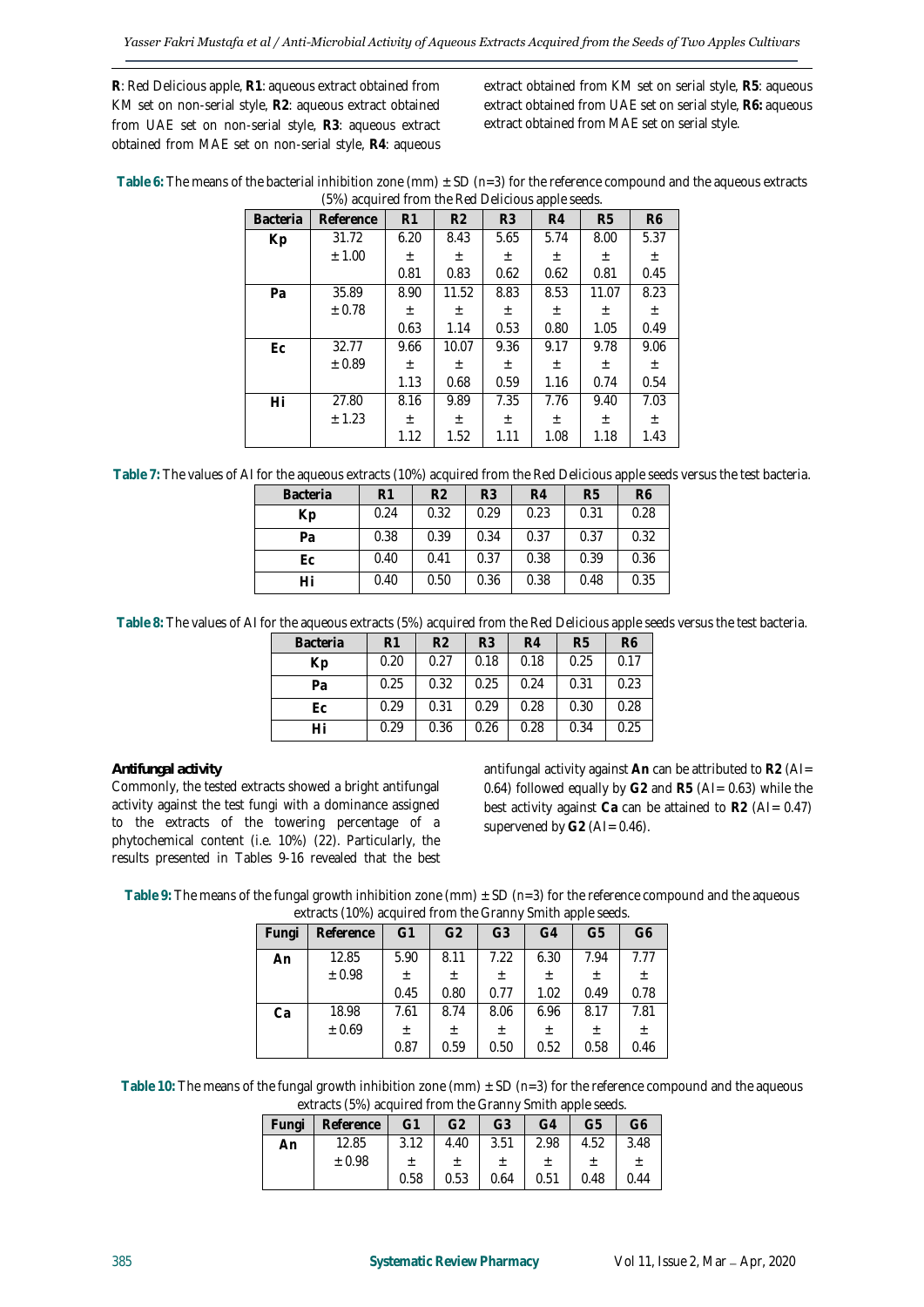| Cа | 18.98  | 79<br>3. | 5.49 | 4.30 | 4.24 | 4.01 |      |
|----|--------|----------|------|------|------|------|------|
|    | ± 0.69 |          |      |      |      |      |      |
|    |        |          | 0.43 | 0.58 | 0.69 | 0.34 | 0.61 |

**Table 11:** The values of AIfor the aqueous extracts (10%) acquired from the Granny Smith apple seeds versus the test fungi.

| Fungi | $-G1$ | G2   G3   G4   G5   G6          |  |  |
|-------|-------|---------------------------------|--|--|
| An    |       | $0.46$ 0.63 0.56 0.49 0.62 0.60 |  |  |
|       |       | $0.40$ 0.46 0.42 0.37 0.43 0.41 |  |  |

**Table 12:** The values of AIfor the aqueous extracts (5%) acquired from the Granny Smith apple seeds versus the test fungi.

| Fungi | G1   | G <sub>2</sub> | G <sub>3</sub> | G4   | G <sub>5</sub> | G6   |
|-------|------|----------------|----------------|------|----------------|------|
| An    | 0.24 | 0.34           | 0.27           | 0.23 | 0.35           | 0.27 |
| Сa    | 0.20 | 0.29           | 0.23           | 0.22 | 0.21           | 0.22 |

Table 13: The means of the fungal inhibition zone (mm)  $\pm$  SD ( $n=3$ ) for the reference compound and the aqueous extracts (10%) acquired from the Red Delicious apple seeds.

| (TO70) acquired inoin the real Deneious apple seeas. |           |          |                |                |       |                |                |  |
|------------------------------------------------------|-----------|----------|----------------|----------------|-------|----------------|----------------|--|
| Fungi                                                | Reference | R1       | R <sub>2</sub> | R <sub>3</sub> | R4    | R <sub>5</sub> | R <sub>6</sub> |  |
| An                                                   | 12.85     | 5.86     | 8.26           | 7.34           | 6.55  | 8.04           | 7.88           |  |
|                                                      | ± 0.98    | 土        | $\pm$          | $\pm$          | $\pm$ | $\pm$          | 土              |  |
|                                                      |           | 0.33     | 0.77           | 0.74           | 0.97  | 0.45           | 0.27           |  |
| Ca                                                   | 18.98     | 7.74     | 8.85           | 8.20           | 7.07  | 8.24           | 8.11           |  |
|                                                      | ± 0.69    | $_{\pm}$ | 土              | 土              | 土     | $\pm$          | $_{\pm}$       |  |
|                                                      |           | 0.87     | 0.59           | 0.50           | 0.52  | 0.55           | 0.72           |  |

**Table 14:** The means of the fungal inhibition zone (mm) ± SD (*n=3*) for the reference compound and the aqueous extracts (5%) acquired from the Red Delicious apple seeds.

| Fungi | Reference | R <sub>1</sub> | R <sub>2</sub> | R <sub>3</sub> | R4    | R <sub>5</sub> | R <sub>6</sub> |  |
|-------|-----------|----------------|----------------|----------------|-------|----------------|----------------|--|
| An    | 12.85     | 3.18           | 4.45           | 3.56           | 3.14  | 4.58           | 3.53           |  |
|       | ± 0.98    | Ŧ.             | 土              | 土              | 土     | 土              | 土              |  |
|       |           | 0.58           | 0.55           | 0.61           | 0.41  | 0.40           | 0.51           |  |
| Ca    | 18.98     | 4.02           | 5.57           | 4.35           | 4.41  | 4.11           | 4.22           |  |
|       | ± 0.69    | $_{\pm}$       | 土              | 土              | $\pm$ | 土              | $\pm$          |  |
|       |           | 0.29           | 0.45           | 0.53           | 0.74  | 0.33           | 0.66           |  |

**Table 15:** The values of AIfor the aqueous extracts (10%) acquired from the Red Delicious apple seeds versus the test fungi.

| Fungi | R1 | $R2$ $R3$ $R4$                  |  | R5 | R <sub>6</sub> |
|-------|----|---------------------------------|--|----|----------------|
| An    |    |                                 |  |    |                |
|       |    | $0.41$ 0.47 0.43 0.37 0.43 0.43 |  |    |                |

**Table 16:** The values of AIfor the aqueous extracts (5%) acquired from the Red Delicious apple seeds versus the test fungi.

| Fungi | <b>R1</b> | R2 | <b>R3</b>                                 | R4 | <b>R5</b> | R <sub>6</sub> |
|-------|-----------|----|-------------------------------------------|----|-----------|----------------|
| An    |           |    | $0.25$ 0.35 0.28 0.24 0.36 0.27           |    |           |                |
| Cа    |           |    | $0.21$   0.29   0.23   0.23   0.22   0.22 |    |           |                |

Based on the results showed in Tables 1-16, it is proposed that the prepared aqueous extracts may be useful as antimicrobial preparations with the probability of their utilization as a residence medication for topical bacterial and fungal infections.

# **CONCLUSION**

This work reported the success in the aqueous extraction of seeds belong to two apple cultivars, Granny Smith and Red Delicious apples, via three techniques and two styles. Microbiological studies on the resultant extracts revealed the following conclusions: the extracts showed an encouriging antimicrobial activity versus the test microorganisms. The style achieved the best extraction for the phytochemicals with antimicrobial activity was a nonserial one. The extracts acquired by UAE showed the best antimicrobial activity. The antifungal activity of the extracts was better than their antibacterial activity for the test pathogens. Finally, the aqueous extracts from Red

Delicious apple seeds showed a better antimicrobial activity than that from Granny Smith apple seeds.

# **ACKNOWLEDGEMENTS**

The authors are very grateful to the University of Mosul/College of Pharmacy for their provided facilities, which helped to improve the quality of this work.

# **CONFLICT OF INTEREST**

There are no conflicts of interest.